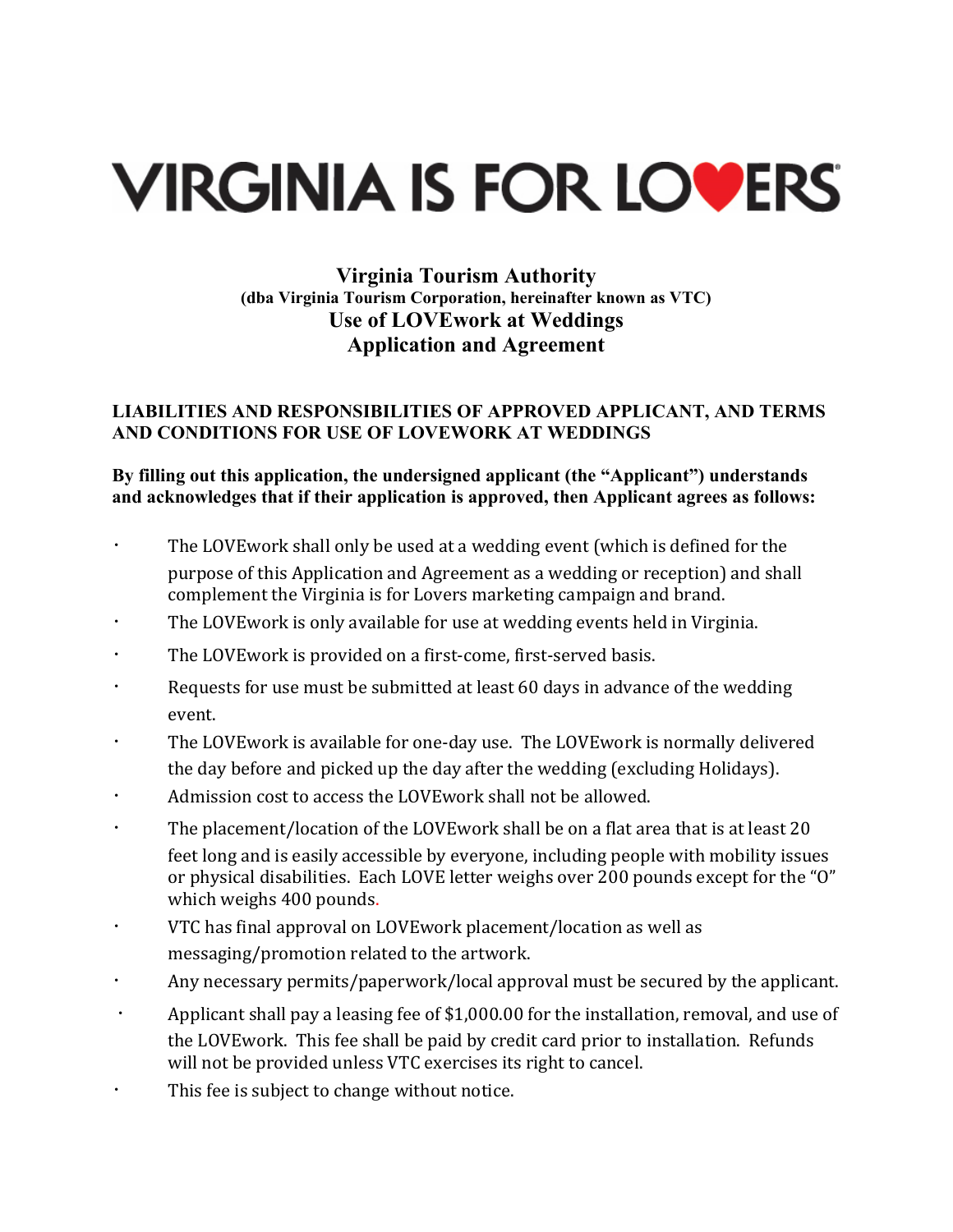- Applicant shall return the LOVEwork in the same condition as when it was received. Applicant is responsible for loss of or damage to the LOVEwork. Upon delivery of the LOVEwork, Applicant shall inspect and note any problems with the condition of the artwork. VTC staff or its agents will inspect the artwork at the time of pick-up and notify applicant of any changes in condition sustained while in applicant's possession.
- The Virginia Tourism Authority is not responsible for any claim, action, damages, and liability arising from or connected with the use and possession of the LOVEwork.
- **EXECT:** The Virginia Tourism Authority disclaims any liability for any consequence, including, but not limited to, any accidents or injuries incurred by Applicant, its guests, or anyone who may come in contact with the LOVEwork, as a result of interaction with the LOVEwork. The Applicant agrees that it is liable for accidents and/or injuries caused by its use of the LOVEwork and agrees to indemnify, defend and hold harmless VTC, its officers, agents, and employees from any claims, damages and actions of any kind or nature, arising from or caused by the use of the LOVEwork, including attorneys' fees, and any other costs incurred in regard to any claim.
- the By completing and signing this application, the Applicant is reserving the LOVEwork and, if application is approved by VTC, will be required to pay the fee. Refunds will not be provided should the applicant cancel or postpone the event. If the wedding event is postponed or cancelled, the date for the use of the LOVEwork may be rescheduled, at VTC's sole discretion.

## **VIRGINIA TOURISM AUTHORITY RESPONSIBILITIES:**

- $\cdot$  VTC will provide delivery and installation services of the LOVEwork as well as disassembly and removal based upon requirements in the agreement.
- VTC will ensure that the LOVEwork is in good and stable condition when delivered and installed.
- VTC reserves the right, at its sole discretion, to cancel, extend, or shorten the duration of the LOVE work exhibit at any time for any reason and without cause or penalty. Should the VTC determine the need to cancel, and the Applicant is unable to reschedule the event to another date, then VTC will not charge the leasing fee. If the leasing fee has already been paid, VTC will refund such fee.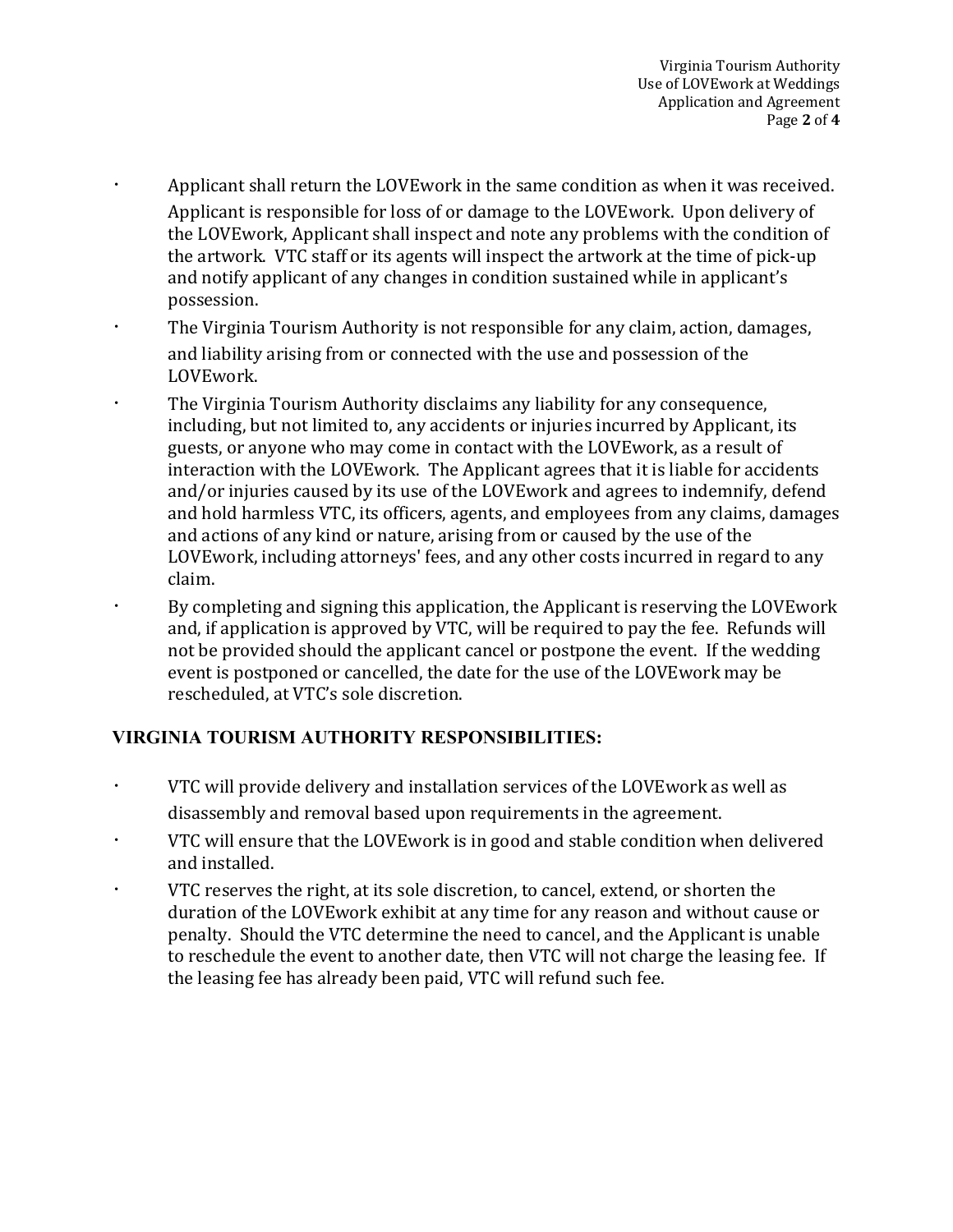Virginia Tourism Authority Use of LOVEwork at Weddings Application and Agreement Page **3** of **4**

| Names of Wedding Couple if other than Applicant: _______________________________ |
|----------------------------------------------------------------------------------|
|                                                                                  |
|                                                                                  |
|                                                                                  |
|                                                                                  |
|                                                                                  |

| <b>Requested LOVEwork</b>               |                          |  |
|-----------------------------------------|--------------------------|--|
| Standard/White "O"                      | H                        |  |
| Pride/Rainbow "0"                       |                          |  |
| Requested Dates - Install: ____________ | Removal:________________ |  |

**The VTC, at its sole discretion, may require the Applicant to provide a certificate of insurance or post a performance bond, naming the Virginia Tourism Authority as additional named insured.**